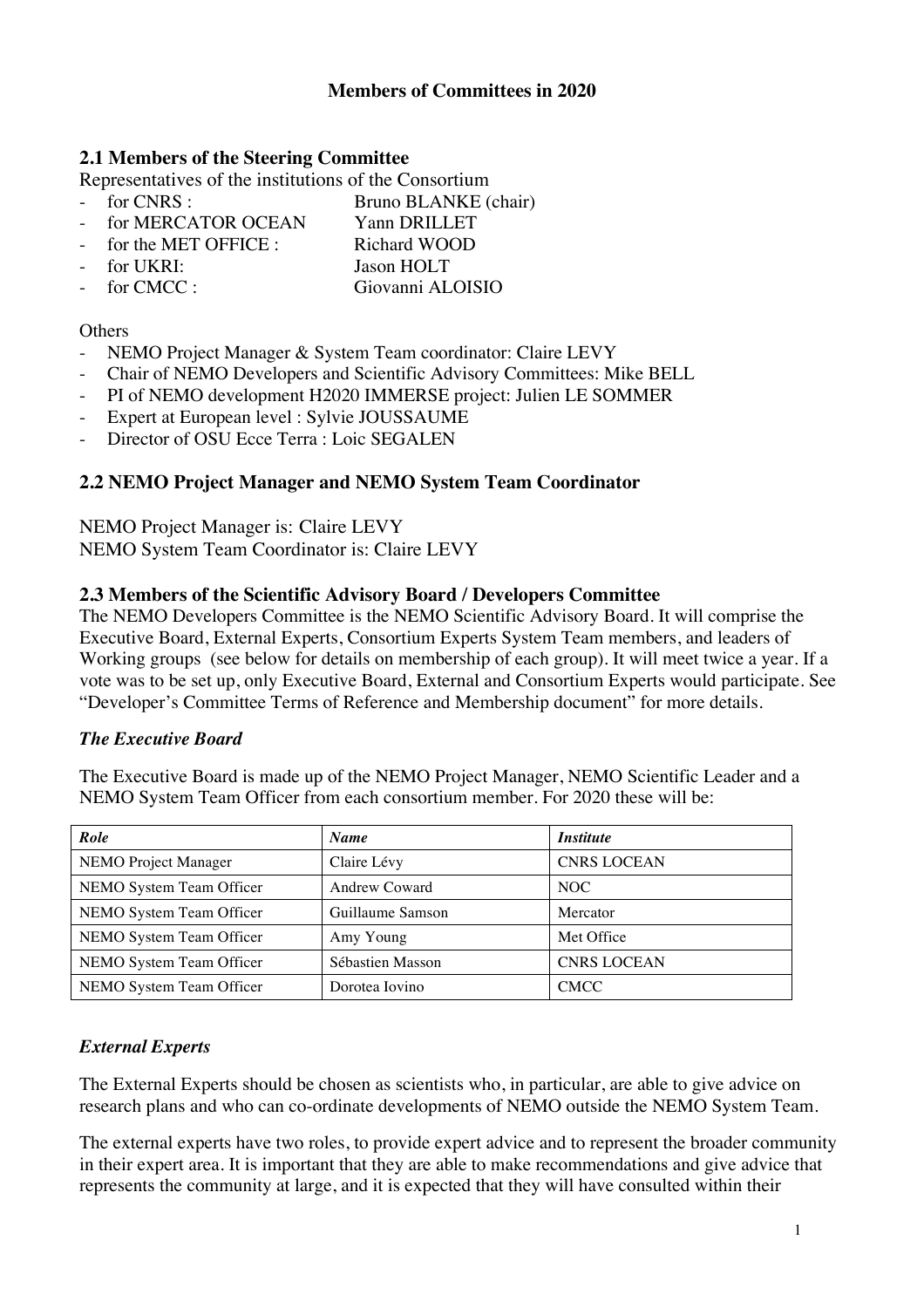community regarding the priority of activities for NEMO before the meeting. For 2020 the external experts will be:

| <b>Expert area</b>                                          | <b>Name</b>                                  | <i>Institute</i>     |
|-------------------------------------------------------------|----------------------------------------------|----------------------|
| Ocean dynamics                                              | David Marshall                               | Univ Oxford          |
| Sea-ice                                                     | Ed Blockley                                  | Met-Office           |
| Biogeochemistry                                             | Olivier Aumont                               | <b>LOCEAN France</b> |
| Regional modelling                                          | Frédéric Dupont                              | DFO-MPO Canada       |
|                                                             | Paolo Oddo                                   | <b>CMRE</b> Italy    |
| Shelf modelling                                             | Joanna Staneva                               | <b>HZG</b> Germany   |
| Data assimilation and interface,<br>modelling uncertainties | To be decided once WG future is<br>clarified |                      |
| High resolution configuration                               | Jean-Marc Molines                            | <b>CNRS</b> France   |
| Coupled models                                              | Laurent Brodeau                              | Ocean Next           |

## *Consortium Experts*

Each consortium member can propose experts from their institute to complement the group (with a maximum of 2 per institute). These "consortium experts" are chosen to cover the different fields of expertise required by NEMO, and with the appropriate level of responsibility to enable decisions to be made.

| <b>Name</b>         | <i>Institute</i> |
|---------------------|------------------|
| Joel Hirschi        | NOC              |
| George Nurser       | <b>NOC</b>       |
| Gilles Garric       | Mercator MOI     |
| Jérôme Chanut       | Mercator MOI     |
| Helene Hewitt       | Met Office       |
| Mike Bell           | Met Office       |
| Julien Le Sommer    | <b>CNRS</b>      |
| Rachid Benshila     | <b>CNRS</b>      |
| Pier Guiseppe Fogli | <b>CMCC</b>      |
| Momme Buttenschön   | <b>CMCC</b>      |

## *NEMO Scientific Advisory Board and Developer's Committee subgroup*

In order to reduce duration of meetings and to focus on points requiring plenary discussions the Committee has set up in 2017 a "subgroup" to build a more focused agenda for the future meetings. This subgroup is a quite small group. Its role is to define the agenda of each meeting. In order to fulfil this task, the subgroup will gather information and meet before plenary Developer's Committee meeting, through videoconference. During this meeting, the status of work and projects will be presented and discussed, and if relevant, problems will be raised.

As conclusion of this meeting, the subgroup will define the agenda of Developer's Committee, and will prepare a brief presentation of work status of actions not requiring plenary discussions, *i.e.* when work is on tracks and evolves fine and in time.

The objective of this new organisation is to keep the ability of Developer's Committee to have a full overview of the on going actions while focusing the agenda on the points requiring discussion. The subgroup members are Mike Bell, Dorotea Iovino, Claire Lévy and Julien Le Sommer.

Chairperson of the subgroup (also chair of the committee's meetings): Mike BELL